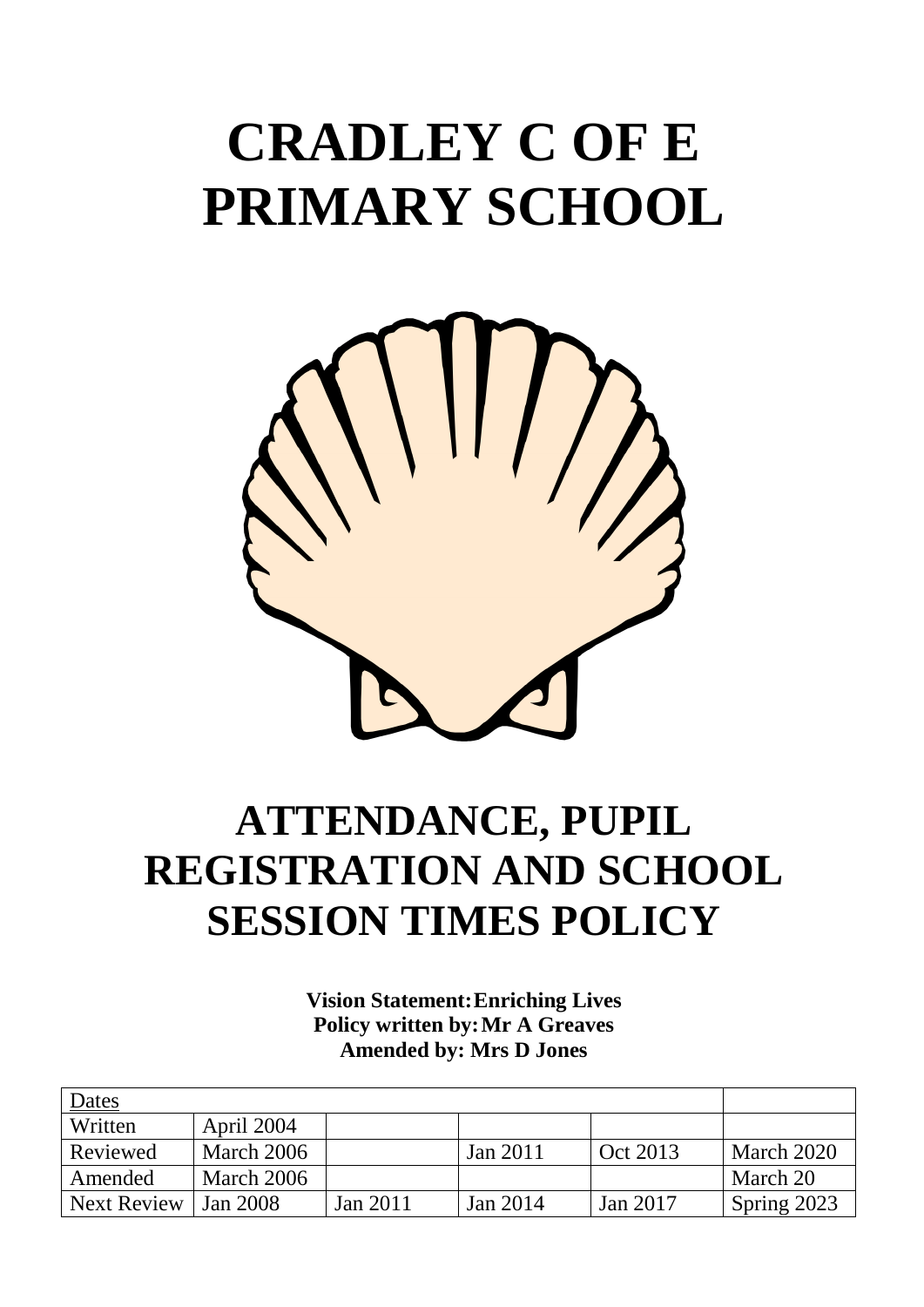#### **1. Statutory Duty of Schools**

**1.1** The Education Act 1996 requires parents or guardians to ensure their children receive efficient, full-time education, either by regular attendance at school or otherwise. Schools are responsible for recording pupil attendance twice a day: once at the start of the morning session and once during the afternoon session. An entry must be made in the attendance register for all pupils of compulsory school age who are on the school's admission roll.

#### **2. Philosophy**

- **2.1** At Cradley CE Primary School we promote a culture in which children enjoy coming to school, and do not want to miss out. We are committed to providing a full and efficient education to all pupils and embrace the concept of equal opportunities for all. We will endeavour to provide an environment where all pupils feel valued and welcome.
- **2.2** For a child to reach their full educational achievement, a high level of school attendance is essential. We will consistently work towards a goal of 100% attendance for all children. Every opportunity will be used to convey to pupils and their parents or carers the importance of regular and punctual attendance.
- **2.3** School attendance is subject to various Education laws and this school attendance policy is written to reflect these laws and the guidance produced by the DfE.
- **2.4** Each year the school will examine its attendance figures and set attendance targets. These will reflect both national and Herefordshire attendance targets.
- **2.5** The school will review its systems for improving attendance at regular intervals to ensure that it is achieving its set goals.
- **2.6** This policy will contain within it the procedures that the school will use to meet its attendance targets.

#### **3. Objectives**

- to encourage full attendance and punctuality
- to record and monitor attendance and absenteeism and apply appropriate strategies
- to minimise the occurrence of poor attendance and absenteeism
- to acknowledge and reward a successful record of attendance
- to ensure a consistent approach throughout the school

#### **4. Principles**

- **4.1** Parents are legally responsible for ensuring that a child of compulsory school age attends school regularly. We will:
	- Work towards ensuring that all pupils feel supported and valued.
	- Send a clear message that if a pupil is absent, she/he will be missed.
	- Work with all members of the school community in developing and maintaining the whole school attendance policy.
	- Encourage parents/carers to be actively involved in promoting their child's attendance.
- **4.2** Regular information will be sent to parents and pupils informing them of attendance rates and related issues.
- **4.3** Attendance will be an important feature of Cradley CE Primary School's priorities and will be regularly reported to the Governing Body. Consistent and vigorous monitoring and evaluation procedures will be in place.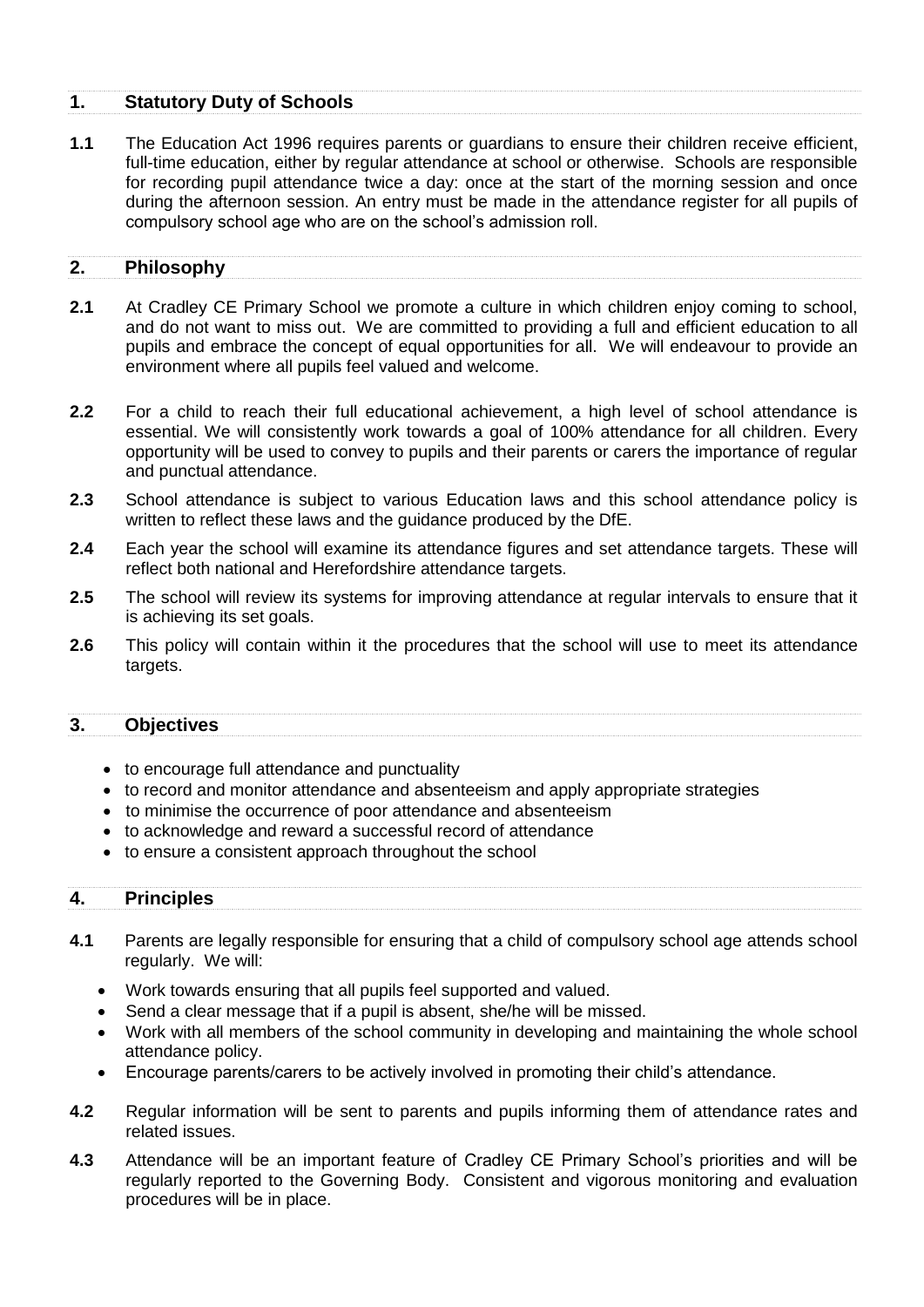#### **5. The Registration System**

- **5.1** The School will use a computerised system (Scholar Pack) for keeping the school attendance records. The national codes given in appendix 1 will be used to record attendance information. Registers by law must be kept for at least 3 years.
- **5.2** In the event of computer failure paper registers will be kept. Entries in paper registers must be in ink. All corrections must be visible (no correcting fluid).
- **5.3** Registers are taken at the beginning of the morning session (8:45am) and the beginning of the afternoon session (13:00).
- **5.4** Any child who is absent from school at the morning or afternoon registration period must have their absence recorded using the correct code (APPENDIX 1). Only the Headteacher or a member of staff acting on their behalf can authorise absence. If there is no known reason for the absence at registration, then the absence must be recorded in the first instance as unauthorised.
- **5.5** Unauthorised absences are those that the school does not consider reasonable and for which no "reason" has been given.

#### **6. Lateness**

- **6.1** Morning registration will take place between the start of school at 8.45am and 8.55am. The registers close at the end of this period. Any pupil arriving after this time will be marked as having an unauthorised absence unless there is an acceptable explanation i.e. school transport was delayed. In cases for example, where the absence at registration was for attending an early morning medical appointment, the appropriate authorised absence code will be entered.
- **6.2** Pupils arriving after the start of school but before the end of the registration period will be treated for statistical purposes, as present, but will be coded as late before registers close. Pupils who arrive after registration closes will be coded as an unauthorised absence.

#### **7. Absence**

**7.1** If a pupil is unfit for school, parents are asked to contact the school on the each day of absence as early as possible. If a pupil is absent at morning registration and the school has not received an explanation by the close of registration our office staff will contact the parent/carer as a matter of concern.

#### **8. Absence Notes**

**8.1** Notes received from parents explaining absence, and absence books kept by office staff, should be kept for the remainder of the academic year. If there are attendance concerns about the pupil, that may require further investigation, then the notes may need to be retained for a longer period.

#### **9. A Welcome Back**

**9.1** At Cradley CE Primary School we promote positive staff attitudes to pupils returning after absence. It is important that on return from an absence that all pupils are made to feel welcome. This should include ensuring that the pupil is helped to catch up on missed work and brought up to date on any information that has been passed to the other pupils.

#### **10. Unauthorised Absence**

- **10.1** Each week attendance records are checked Parents will be contacted asking for a reason for the absence. If there is still no response, the absence is marked as unauthorised.
- **10.2** Requests for leave during term time are referred to in the 'planned leave' section at the end of this policy.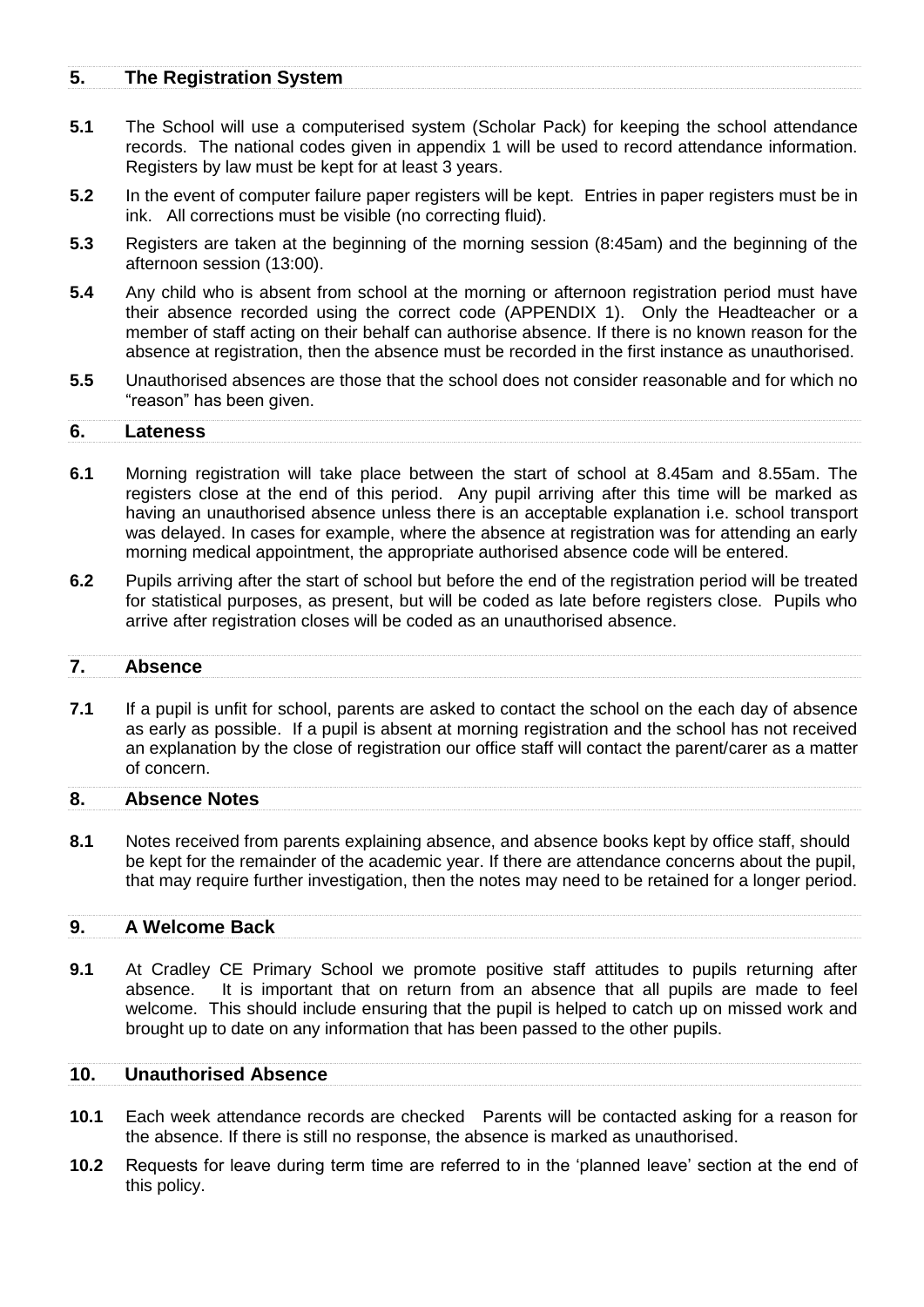#### **11. Promoting Attendance**

- **11.1** The school will use opportunities as they arise to remind parents/carers, that it is their responsibility to ensure that their children receive their education.
- **11.2** A weekly newsletter keeps parents in touch with school events and helps to foster the sense of a community.
- **11.3** Termly and annual attendance certificates are awarded to pupils achieving 100% throughout the term/year.

#### **12. Monitoring Attendance**

**12.1** Each term children's attendance rates are examined. If there is a problem with a child's attendance, either falling below acceptable rates or showing a regular pattern of absence or punctuality, then parents are informed of the school's concerns. The attendance of these children is monitored and if no improvement is noted a further letter is sent once again expressing concern and offering support. If attendance remains poor, the situation is discussed with the school's Education Welfare Officer which may then lead to a referral being made to the Education Legal Officer for further action.

#### **13. Attendance Target**

**13.1** The school will set attendance targets each year. A system for analysing performance towards the targets will be established and a senior school manager will be responsible for overseeing this work.

Our schools target is **97%** for the year.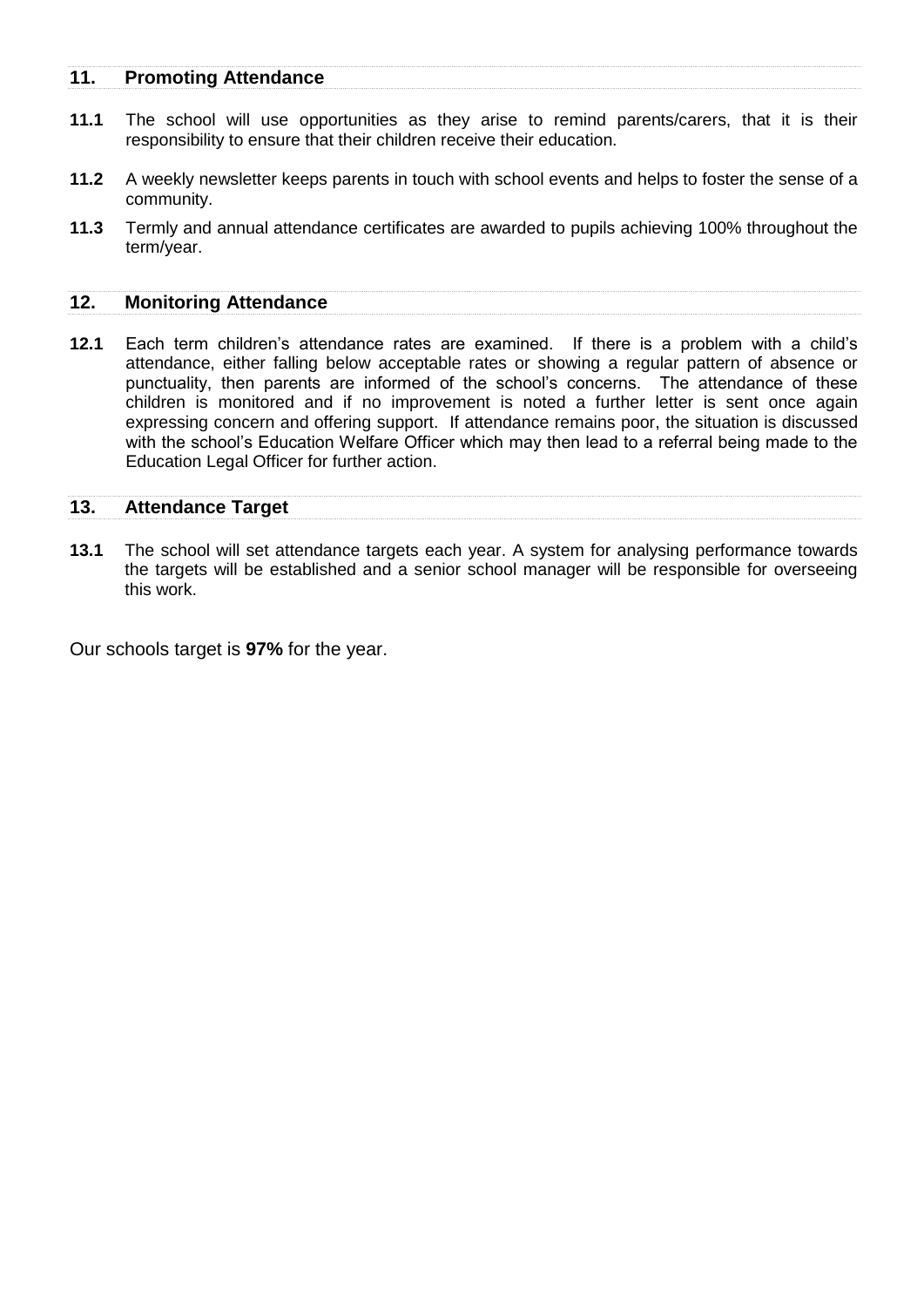# **APPENDIX 1 – CODES FOR ABSENCE**

| <b>CODE</b> | <b>DESCRIPTION</b>                                                                      | <b>MEANING</b>                      |
|-------------|-----------------------------------------------------------------------------------------|-------------------------------------|
| 7           | Present (AM)                                                                            | Present                             |
| A           | Present (PM)                                                                            | Present                             |
| В           | Educated off site (NOT Dual registration)                                               | <b>Approved Education Activity</b>  |
| C           | Other Authorised Circumstances (not covered<br>by another appropriate code/description) | Authorised absence                  |
| D           | Dual registration (i.e. pupil attending other<br>establishment)                         | <b>Approved Education Activity</b>  |
| Е           | Excluded (no alternative provision made)                                                | Authorised absence                  |
| F           | Extended family holiday (agreed)                                                        | Authorised absence                  |
| G           | Family holiday (NOT agreed or days in excess<br>of agreement)                           | Unauthorised absence                |
| н           | Family holiday (agreed)                                                                 | Authorised absence                  |
|             | Illness (NOT medical or dental appointments)                                            | Authorised absence                  |
| J           | Interview                                                                               | <b>Approved Education Activity</b>  |
| L           | Late (before registers closed)                                                          | Present                             |
| M           | Medical/Dental appointments                                                             | Authorised absence                  |
| N           | No reason yet provided for absence                                                      | Unauthorised absence                |
| O           | Unauthorised absence (not covered by any<br>other code/description)                     | Unauthorised absence                |
| P           | Approved sporting activity                                                              | <b>Approved Education Activity</b>  |
| R           | Religious observance                                                                    | Authorised absence                  |
| S           | Study leave                                                                             | Authorised absence                  |
| Τ           | Traveller absence                                                                       | Authorised absence                  |
| U           | Late (after registers closed)                                                           | Unauthorised absence                |
| V           | Educational visit or trip                                                               | <b>Approved Education Activity</b>  |
| W           | Work experience                                                                         | <b>Approved Education Activity</b>  |
| X           | Untimetabled sessions for non-compulsory<br>school-age pupils                           | Not counted in possible attendances |
| Y           | Enforced closure                                                                        | Not counted in possible attendances |
| Z           | Pupil not yet on roll                                                                   | Not counted in possible attendances |
| #           | School closed to pupils                                                                 | Not counted in possible attendances |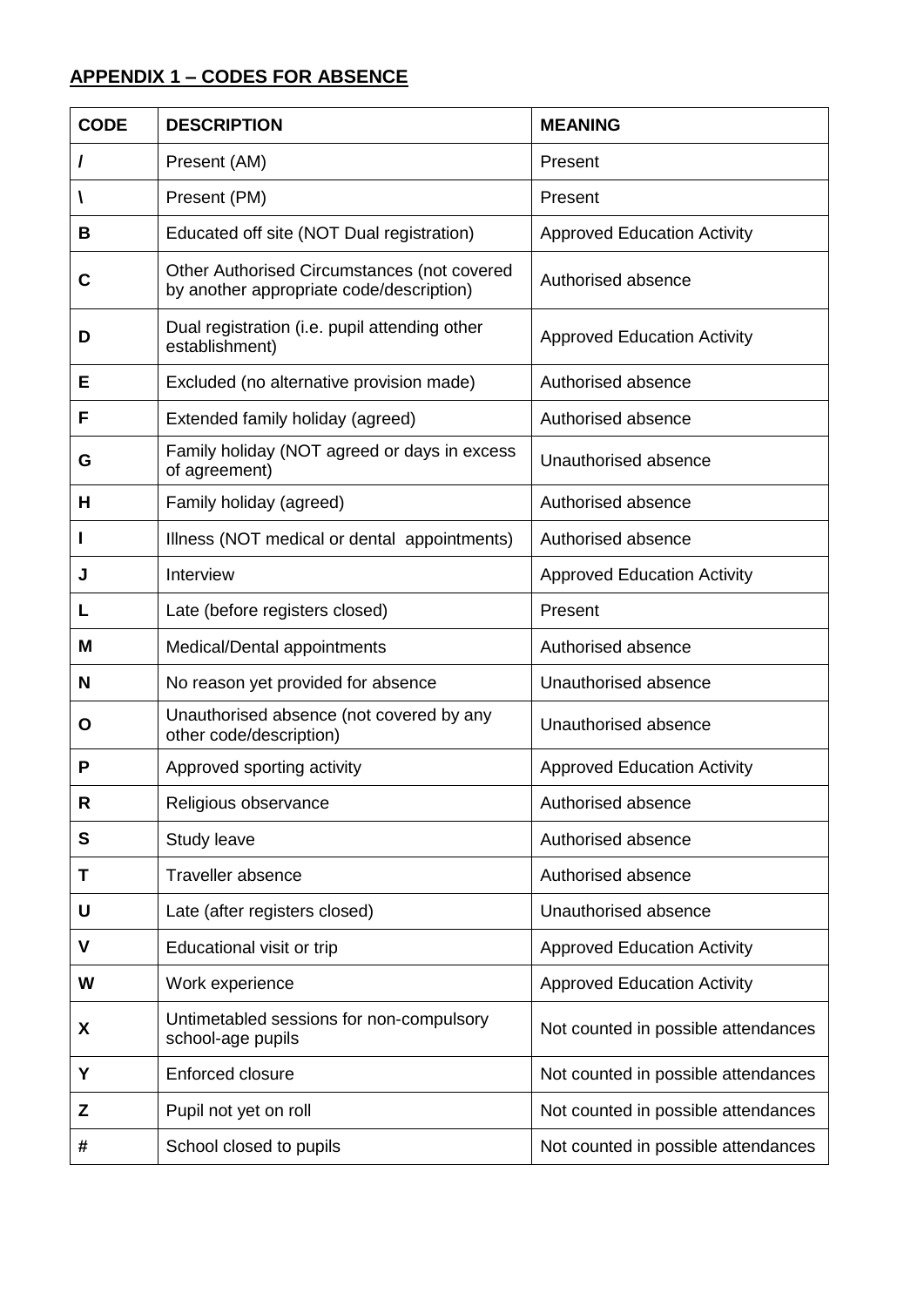# **APPENDIX 2 - ATTENDANCE LETTERS**

#### **Letter 1**

Dear

After reviewing our attendance figure for last term, I was concerned to see that *(name)* missed *(number)* of sessions out of *(number).* This equates to an attendance rate of *(percentage figure)* for the term.

There may be good reasons for such low attendance but any figure below 90% automatically triggers concern since there is a very strong link between high levels of attendance and high levels of achievement.

If there is difficulty with *(name's)* attendance which you feel is affecting the situation please contact me so that we can discuss and agree a way forward.

If you have already contacted the school, thank you for informing us of the reasons for the absences and we look forward to an improvement in *(name's)* attendance.

Thank you for your support.

Yours sincerely

Mrs D Jones Headteacher)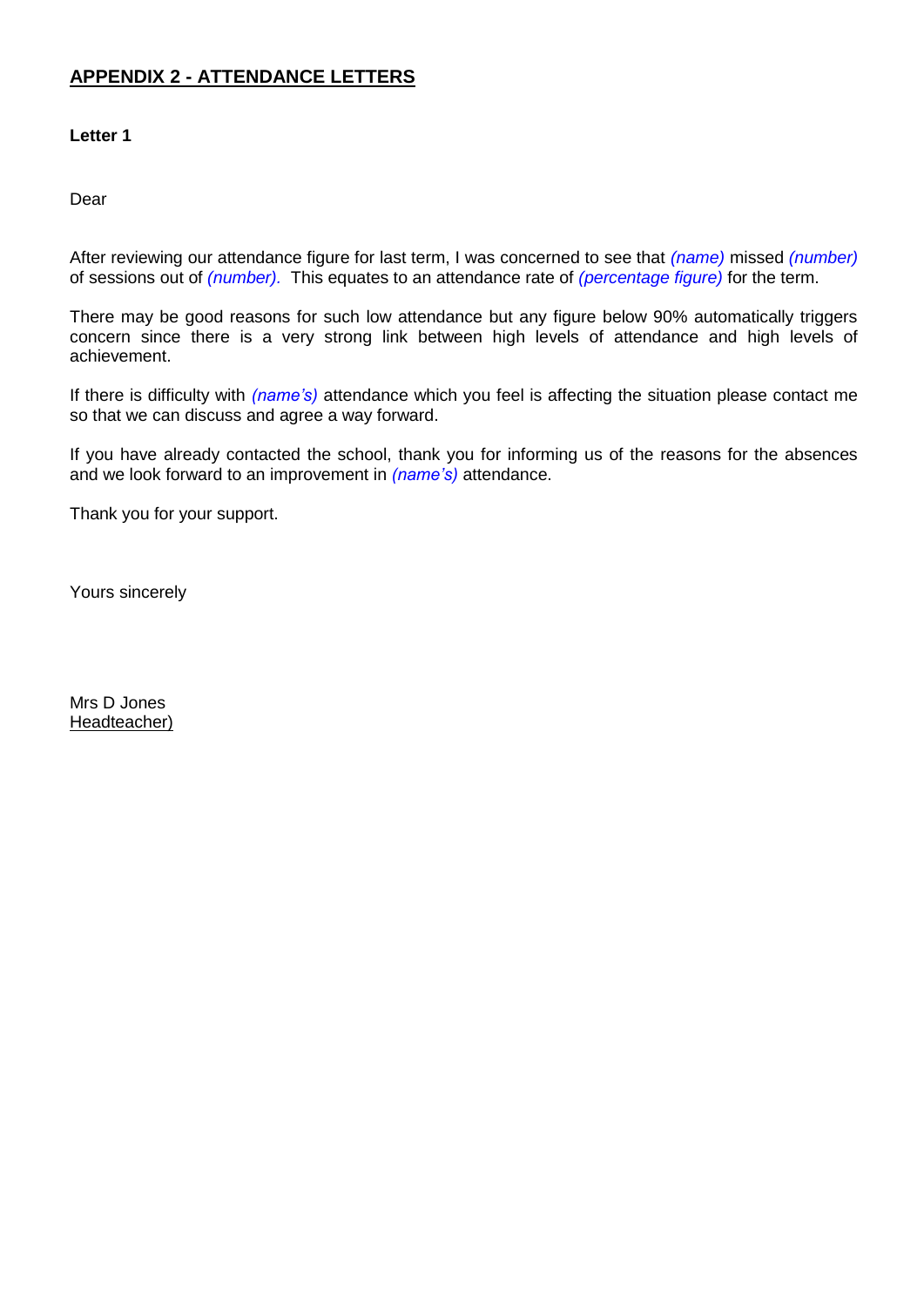#### **Letter 2**

Dear

Further to my previous letter regarding *(name's)* attendance, I remain concerned to see that *(name)* has missed a further *(number)* sessions out of *(number).* This equates to an attendance rate of *(percentage figure)* for the term.

I would like opportunity to speak to you regarding *(name's)* attendance and would be grateful if you could contact me at school to arrange a mutually convenient time. We are sufficiently concerned that if the situation persists we may well involve the Education Welfare officer in any further discussions.

Thank you for your support.

Yours sincerely

Mrs D Jones (Headteacher)

#### **Letter 3**

Dear

Despite my previous contact with you regarding *(name's)* poor attendance, I am concerned because there has not been any improvement. *(Name)* still missed *(number)* of sessions out of *(number).*

I am writing to inform you that we will be making a formal referral to our Educational Welfare officer who will be in contact with you.

Yours sincerely

Mrs D Jones (Deputy Headteacher)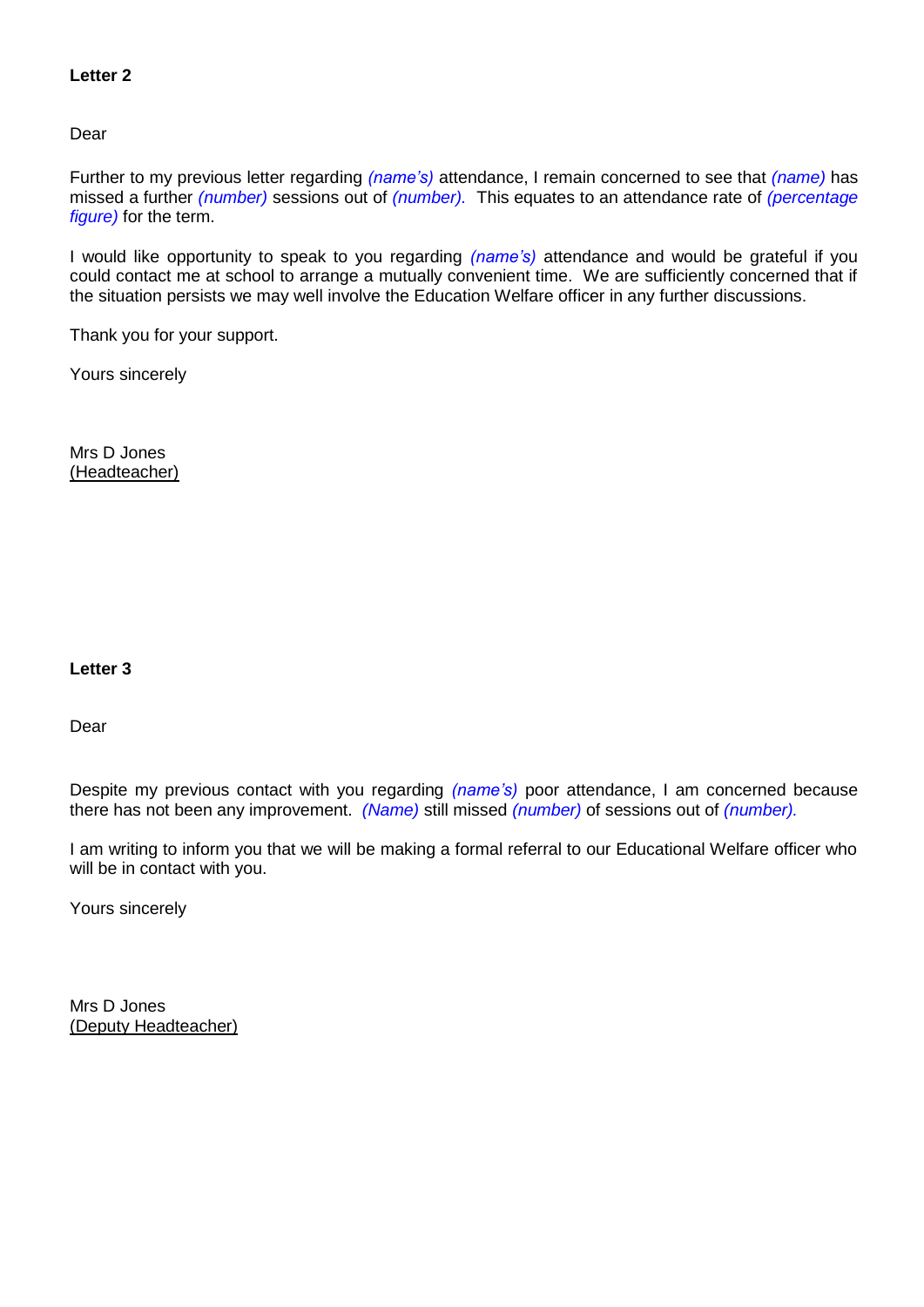## **APPENDIX 3 - THE LAW**

## **1. The Education (Pupil Registration) (England) Regulations 2006**

**1.1** Amendments have been made to the 2006 regulations in the **[Education \(Pupil Registration\)](http://www.legislation.gov.uk/uksi/2013/756/contents/made)  [\(England\) \(Amendment\) Regulations 2013](http://www.legislation.gov.uk/uksi/2013/756/contents/made)**. These amendments, as described below, will come into force on 1 September 2013.

#### **2. Term-time Holiday**

- **2.1** The **[Education \(Pupil Registration\) \(England\) Regulations 2006](http://www.legislation.gov.uk/uksi/2006/1751/contents/made)** currently allow Headteachers to grant leave of absence for the purpose of a family holiday during term time in "special circumstances" of up to ten school days leave per year. Headteachers can also grant extended leave for more than ten school days in exceptional circumstances.
- **2.2** Amendments to the 2006 regulations remove references to family holiday and extended leave as well as the statutory threshold of ten school days. The amendments make clear that Headteachers may not grant any leave of absence during term time unless there are exceptional circumstances. Headteachers should determine the number of school days a child can be away from school if the leave is granted.

#### **3. The Education (Penalty Notices) (England) Regulations 2007**

- **3.1** Amendments have been made to the 2007 Regulations in the **[Education \(Penalty Notices\)](http://www.legislation.gov.uk/uksi/2013/757/contents/made)  [\(England\) \(Amendment\) Regulations 2013](http://www.legislation.gov.uk/uksi/2013/757/contents/made)**. These amendments, as described below, will come into force on 1 September 2013.
- **3.2** The 2007 regulations set out the procedures for issuing penalty notices (fines) to each parent who fails to ensure their children's regular attendance at school, or fails to ensure that their excluded child is not in a public place during the first five days of exclusion. Parents must pay £60 if they pay within 28 days; or £120 if they pay within 42 days.
- **3.3** Amendments to 2007 regulations will reduce the timescales for paying a penalty notice. Parents must, from 1 September 2013, pay £60 within 21 days or £120 within 28 days. This brings attendance penalty notices into line with other types of penalty notices and allows local authorities to act faster on prosecutions.
- **3.4** An alternative action available to schools, if issuing penalty notices is inappropriate, is to formally caution parents who fail to ensure their children's regular attendance. This is an option that Cradley CE School would consider in certain situations.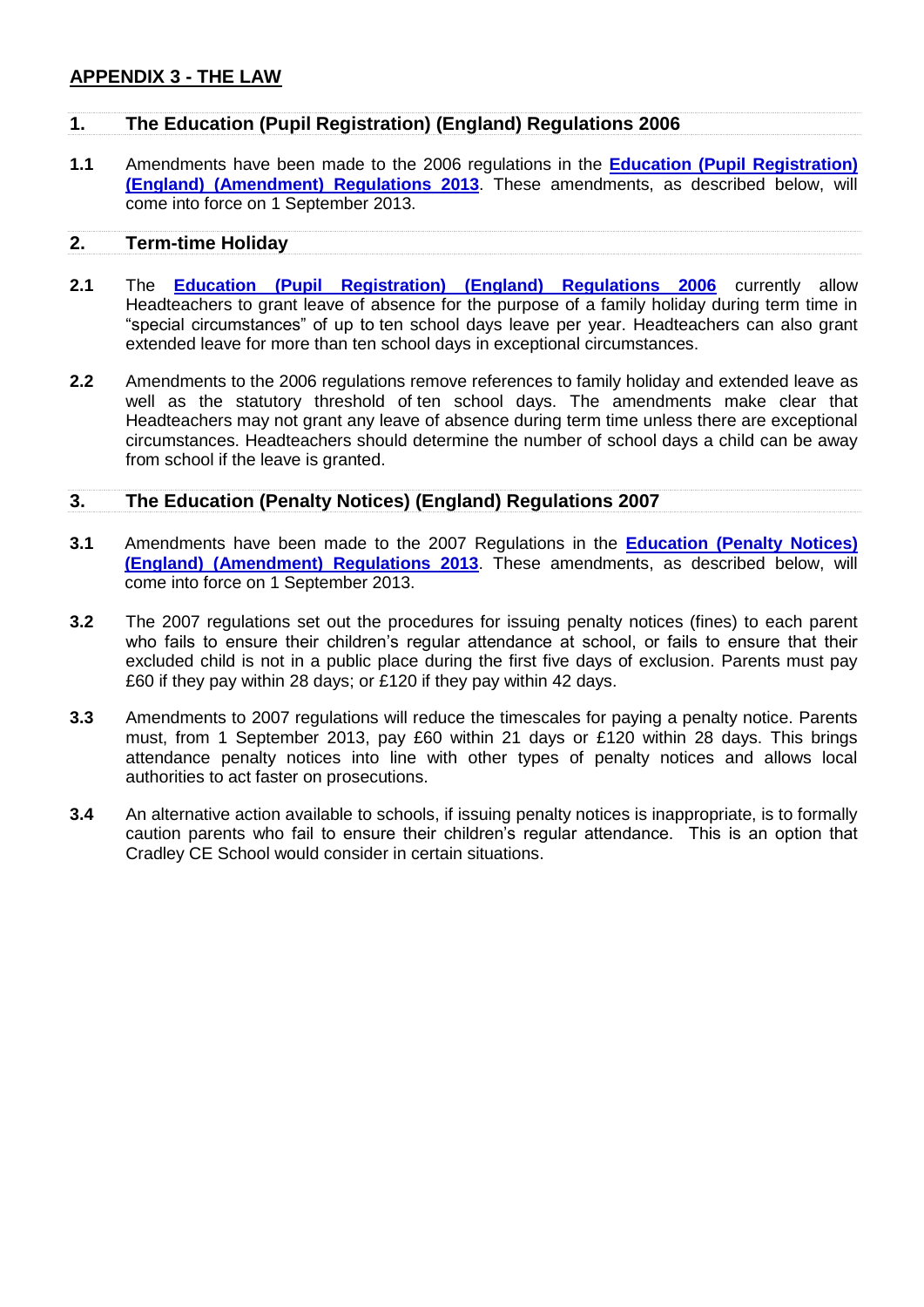# **APPENDIX 3 – IMPACT OF LOW ATTENDANCE**



Days off school add up to lost learning.

Did you know that an attendance of 85% each year means that 1 whole year of primary education is missed?



- 
- Please don't let your child miss out on the education they deserve.
- Every school day counts. **To School**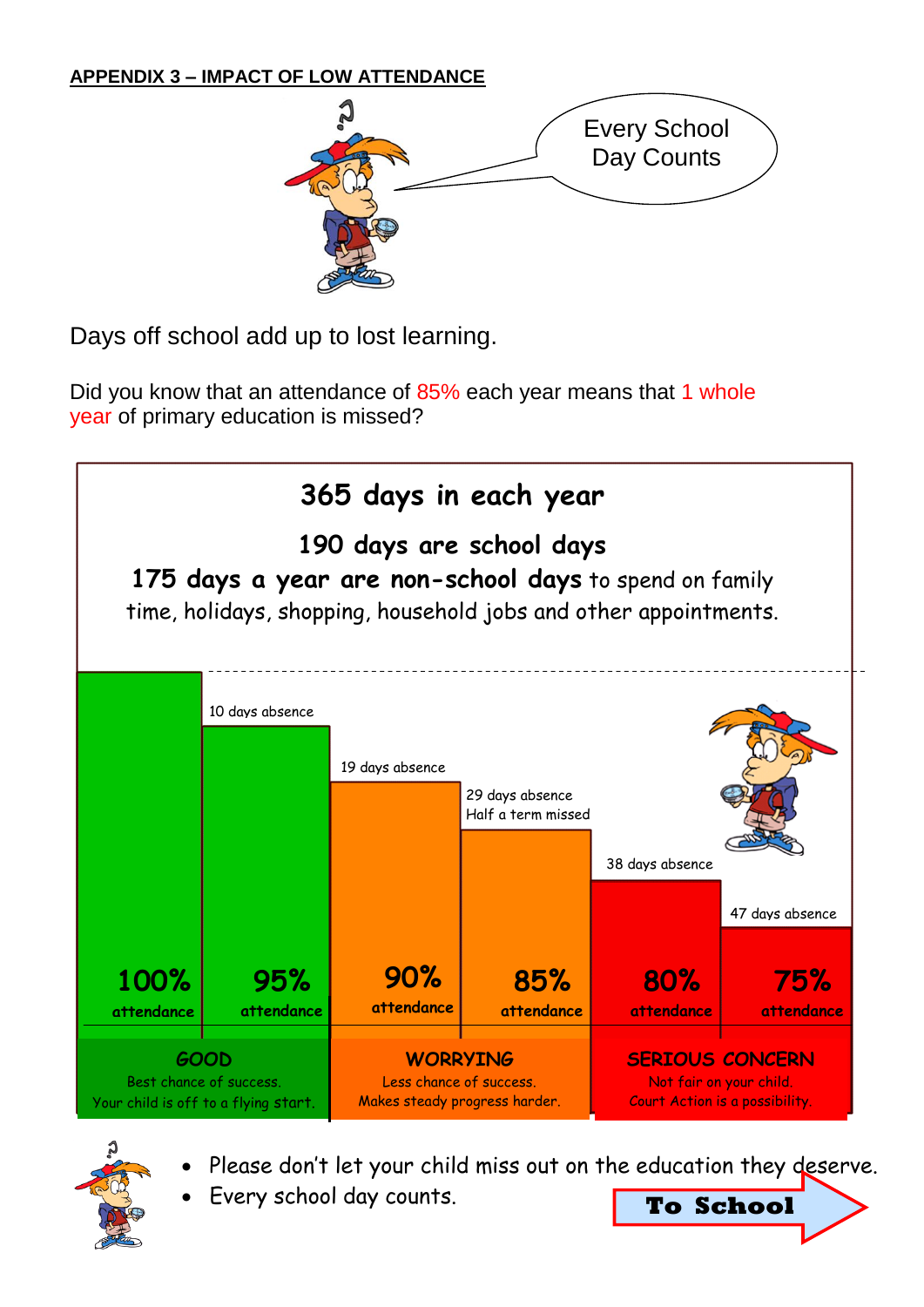# **CRADLEY CE PRIMARY SCHOOL**

# **POLICY REGARDING REQUESTS FOR LEAVE DURING TERM TIME – 2019/2020**

#### **1. Principles**

**1.1** It is a legal requirement for children to attend school (The Education Act 1996, Section 444) . The school places great importance on attendance. High attendance leads to high achievement as well as social and emotional benefits. School holiday dates are published well in advance. The Government has recently made amendments to their guidance (The Education (Pupil Registrations) (England) (Amendment) Regulations 2013. These amendments state that:

#### *Headteachers may NOT grant any leave of absence during term time unless in exceptional circumstances.*

- **1.2** These amendments came into force on 1<sup>st</sup> September 2013.
- **1.3 Therefore the school is not permitted to authorise any leave in term time unless there are exceptional circumstances. There is no entitlement to any leave of absence for a holiday during term time**. Schools are in session for 38 weeks per year, so there are opportunities to take children on holiday during the remaining 14 weeks**.**
- **1.4** The purpose of this policy is to provide guidance on:
	- a. what might be defined as exceptional circumstances;
	- b. procedures for applying for leave during term time;
	- c. the consequences of taking unauthorised leave in term time

#### **2. Exceptional Circumstances**

- **2.1** It is not possible to define exceptional circumstances, but examples of what might be considered as such are given in legislation as:
	- Religious observance
	- Service families
	- Recent bereavement
- **2.2** Where there are other factors which the Headteacher may consider to be exceptional circumstances, this may be referred to the school's governing body.

#### **3. Procedures for Applying**

- a. Applications for leave during term time should be made in writing to the Headteacher at least 6 weeks in advance of the planned leave on the **Leave of Absence request form**  (available from the school office or website - Appendix 4). The school office will provide assistance with the form if necessary.
- b. The exceptional circumstances to explain why leave during term time must be clearly stated.
- c. The Governors, in consultation with the Headteacher, will decide whether the leave during term time can be authorised and will write to the parent to inform them of the outcome.

#### **4. Unplanned Absences**

**4.1** When a child is absent from school and no request for leave has been received or if no reason has been given for the absence, the absence will be recorded by the school as 'unauthorised'.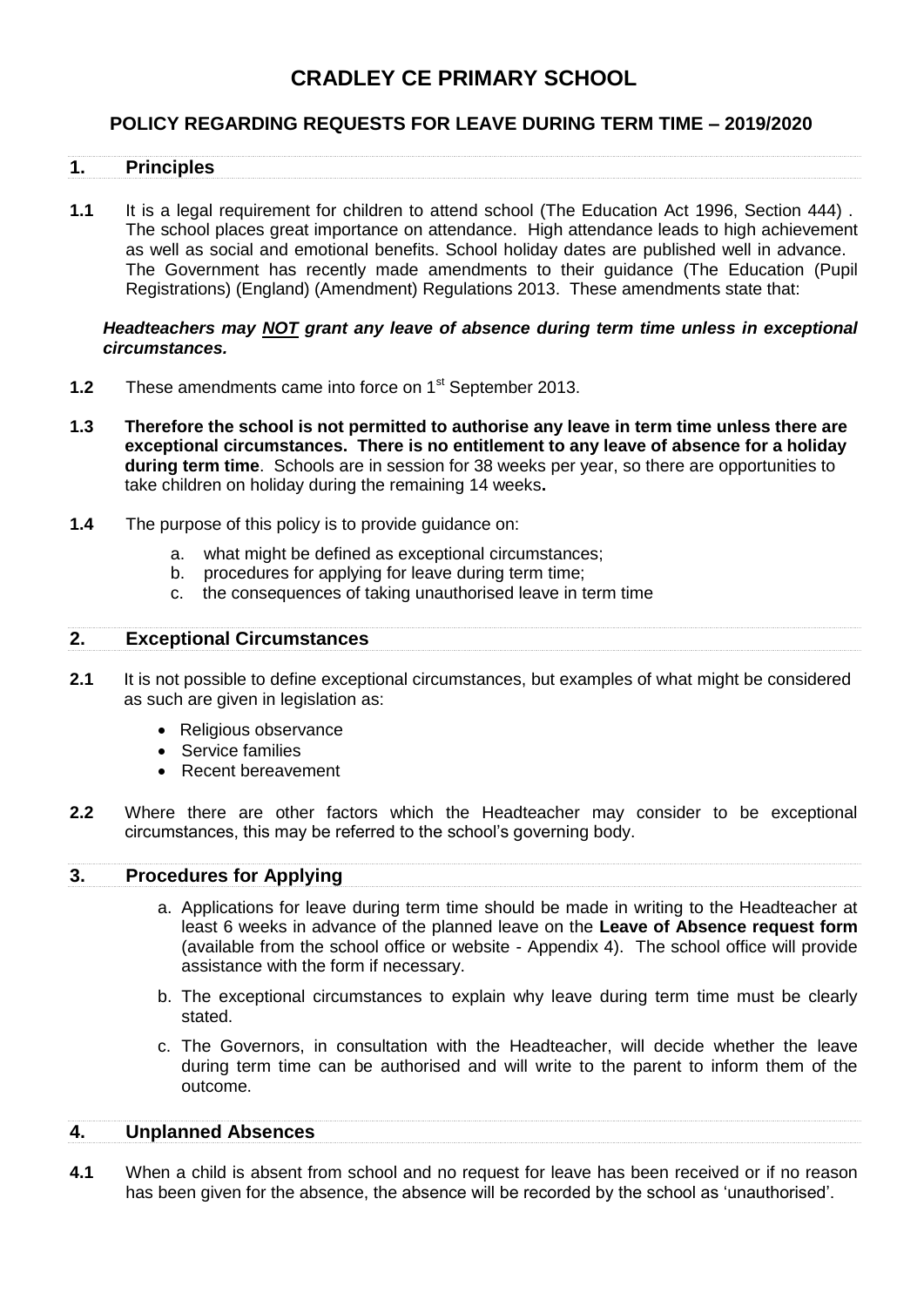**4.2** Absences can only be authorised when the **Planned Absence Request** procedure has been followed. It cannot be granted retrospectively, even if the reasons for absence are good.

#### **5. Consequences of Taking An Unauthorised Leave During Term-time**

- **5.1** Taking leave during term time without authorisation will have an impact on a child's learning. Parents who choose to take an unauthorised leave during term time must accept that this will have an adverse effect on their child's educational achievement.
- **5.2** In cases of unauthorised leave the school may refer the matter to the Local Authority who may issue parents with a fixed penalty notice. The fixed penalty fine is collected and kept by the Local Authority, not the school. Further information is below.

#### **6. The Education (Penalty Notices) (England) Regulations 2007**

- **6.1** Amendments have been made to the 2007 Regulations in the **[Education \(Penalty Notices\)](http://www.legislation.gov.uk/uksi/2013/757/contents/made)  [\(England\) \(Amendment\) Regulations 2013](http://www.legislation.gov.uk/uksi/2013/757/contents/made)**. These amendments, as described below, came into force on 1 September 2013.
- **6.2** The 2007 regulations set out the procedures for issuing penalty notices (fines) to each parent who fails to ensure their children's regular attendance at school or fails to ensure that their excluded child is not in a public place during the first five days of exclusion. Parents must pay £60 if they pay within 28 days; or £120 if they pay within 42 days.
- **6.3** Amendments to 2007 regulations will reduce the timescales for paying a penalty notice. Parents must, from 1 September 2013, pay £60 within 21 days or £120 within 28 days. This brings attendance penalty notices into line with other types of penalty notices and allows local authorities to act faster on prosecutions.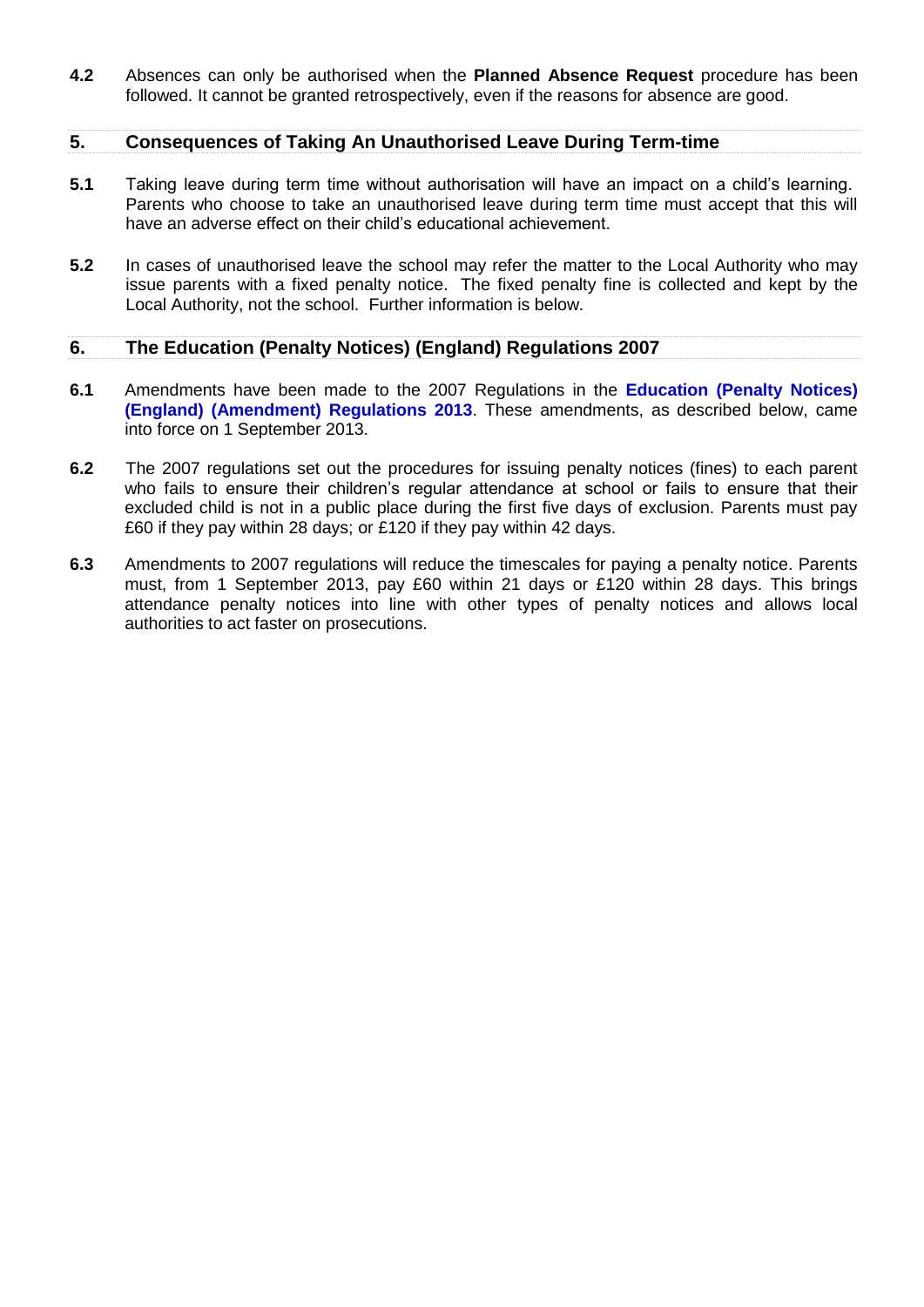# **APPENDIX 4 – Leave of Absence application form and guidance**

# **APPLICATION BY PARENT/CARER FOR CHILD'S LEAVE OF ABSENCE FROM SCHOOL DURING TERM TIME**

Before completing this application form please read the attached notes carefully and consider the 'Every School Day Counts' information.

|                                                                                        | Class                                 |
|----------------------------------------------------------------------------------------|---------------------------------------|
|                                                                                        |                                       |
|                                                                                        |                                       |
| I wish to apply for my child(ren) to be absent from school during the following dates: |                                       |
| Date of Last day at School                                                             | Date of Return to School              |
| Total proposed number of school days to be missed                                      |                                       |
| Reasons for leave of absence from school:                                              |                                       |
|                                                                                        |                                       |
|                                                                                        |                                       |
|                                                                                        |                                       |
|                                                                                        | <b>Continue overleaf if necessary</b> |

*I apply for my child(ren) (named above) to have authorised absence from school for the reasons stated. I understand that if this is not agreed then any absence will be treated as unauthorised and may lead to the issue of a Penalty Notice or a Summons for irregular school attendance.*

Name of Parent/Carer making application ………………………………………..

Signed ………………………………………………

Date ………………

# **PLEASE RETURN THE COMPLETED APPLICATION FORM TO THE SCHOOL GIVING AT LEAST 6 WEEKS' NOTICE OF INTENDED ABSENCE**

In circumstances where a shorter period of notice is required, the parents should indicate clearly reasons why the short notice for the Leave of Absence was unavoidable. A decision will normally be made within 10 school days. If a longer consultation period is required you will be notified accordingly.